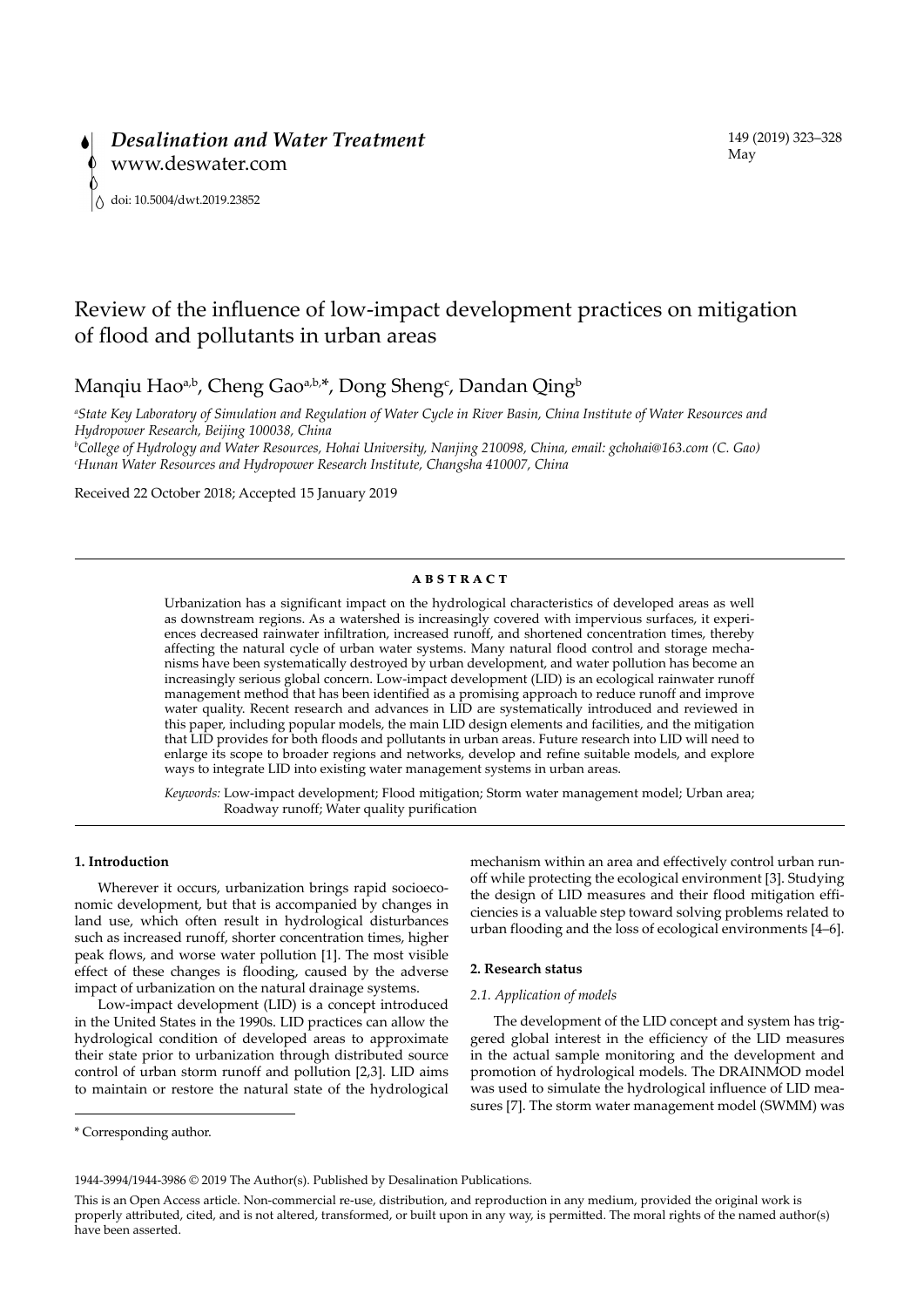applied to formulate several LID guidelines for the pollution control in urban runoff [8]. While assessing the capacity for large-scale adoption of LID practices to reduce flooding in an urban watershed using PC-SWMM, a scholar indicated that an increase in urban land use from 50% to 94% between 1992 and 2030 would increase average annual runoff and flood events by more than 30% [9]. In addition, the SCS model was employed to explore the factors relevant to LID performance by estimating runoff variations at different rainfall frequencies [10].

The IDEAL model was used to simulate the performance of LID measures in an urbanized area [11]. The WWHM3 Pro model can be applied without complex computation to determine the most appropriate measures to achieve a given objective, thereby reducing the difficulty of LID implementation [12]. As the scope of the effectiveness of LID measures has become increasingly apparent, models have begun to favor the use of simulations to study these measures' internal processes to explain the underlying reasons for their success. The curve number method was utilized to quantify runoff, and the results were compared with those of an SWMM5.0 simulation. The curve number method was able to quantify the surface runoff reduction of the tested LID measures in a better way [13]. The study of flood mitigation using collection tanks and biological retention troughs included analysis with a spatial-temporal model. The results showed that the location and size of LID measures can significantly influence their mitigating effects. Furthermore, the spatial location of the watershed peak flow to reduce the impact was outstanding [14]. A system that combined permeable pavement with cisterns was modeled with the L–THIA–LID model, which confirmed that this LID approach can play a powerful role in solving the problem of urban flooding caused by runoff [15].

## *2.2. Technologies and practices*

Recently, many experts have attempted to quantify the differences between traditional and LID drainage systems simulated various LID measures and combinations and reported their ability to mitigate flood risk at different rainfall frequencies [16–18]. A scholar conducted a field experiment to study the flood control functions of a range of LID measures [19].

Considerable attention has been directed toward the effectiveness of simulations to support the research and understanding of LID measures. Engineers and urban planners are engaged in optimizing the process of selecting and designing LID measures. Accordingly, analytic hierarchy processes have been explored as a way to simulate different LID measures, and then to establish a decision support system based on the simulation results, taking into account both their effectiveness and cost [20]. By monitoring three bioretention cells in northeast Ohio for non-winter quantification of inflow, drainage, evapotranspiration, and exfiltration, a scholar showed that the inclusion of an internal water storage zone allowed the three cells to reduce runoff by 59%, 42%, and 36% over the monitoring period [21]. An experiment looking at hydraulic performance of a residential storm water infiltration gallery found that a 100 ft infiltration gallery sitting atop soil with a modest infiltration rate could

attain a single downspout runoff reduction of 90%, while a 200 ft gallery could reduce runoff from the entire roof by more than 85% [22].

Studies of LID measures in China have mostly focused on the application of the SWMM model. For example, municipal roads containing LID facilities were contrasted with traditional municipal roads in terms of their ability to control runoff and pollutants. The results showed that LID-based road design increased infiltration to 66% of the annual rainfall while decreasing the road runoff coefficient to 0.36 [23]. A scholar used SWMM to analyze the peak flow changes in drainage pipelines from rainwater retention ponds, as well as the vegetation on a shallow ditch beside an impervious parking lot [24]. The results showed that the retention pond and shallow vegetation groove could reduce the peak flow volume, increase the lag time to peak flow, and increase the utilization of rainwater resources.

Instead of viewing rainwater as merely a problem to be mitigated, a growing body of research explores the potential to utilize it as a valuable resource. For example, rainwater harvesting in a planned industrial park was found to have great potential in mitigating risk and capturing the water for later use [25].

The bright new city of Shenzhen has been a hotbed of study into LID, including the application of SWMM to analyze the influence of urbanization, recessed green spaces, and penetration pavement on urban runoff flow processes [26]. Currently, Shenzhen City's Guangming New District is a leader in the development of China's first comprehensive system for the utilization of rainwater, guided by the concepts of LID. The research in this district has also explored the technical methods that can be used to achieve the district's urban storm water management goals. Despite this progress, China's urban rainwater management still mainly draws lessons from advanced foreign concepts and experience, and even the implementation of this foreign expertise is in its infancy. The simulation and study of LID measures are mostly limited to non-representative individual measures, and systematic and practical simulation studies in China are lacking [27].

#### **3. Specific LID measures for disaster reduction**

LID aims to maintain or copy the natural state of the hydrological system in an area. The design strategy can be realized through the use of an array of possible measures to create natural hydrological conditions to minimize the negative impact on the ecological environment [28]. Compared with best management practices, LID is a lowcost, small-scale approach that is more oriented toward source control. Most LID measures fall into the categories of vegetative swales, bioretention ponds, permeable pavement, and greenbelts.

#### *3.1. Vegetative swales*

The implementation of vegetative swales is a simple and effective method to control source pollution. It has long been applied to agricultural non-point source pollution control and has subsequently been used as a type of runoff transmission facility in municipal drainage systems. Vegetative swales are currently differentiated by their structure and hydraulic characteristics. In terms of structure, a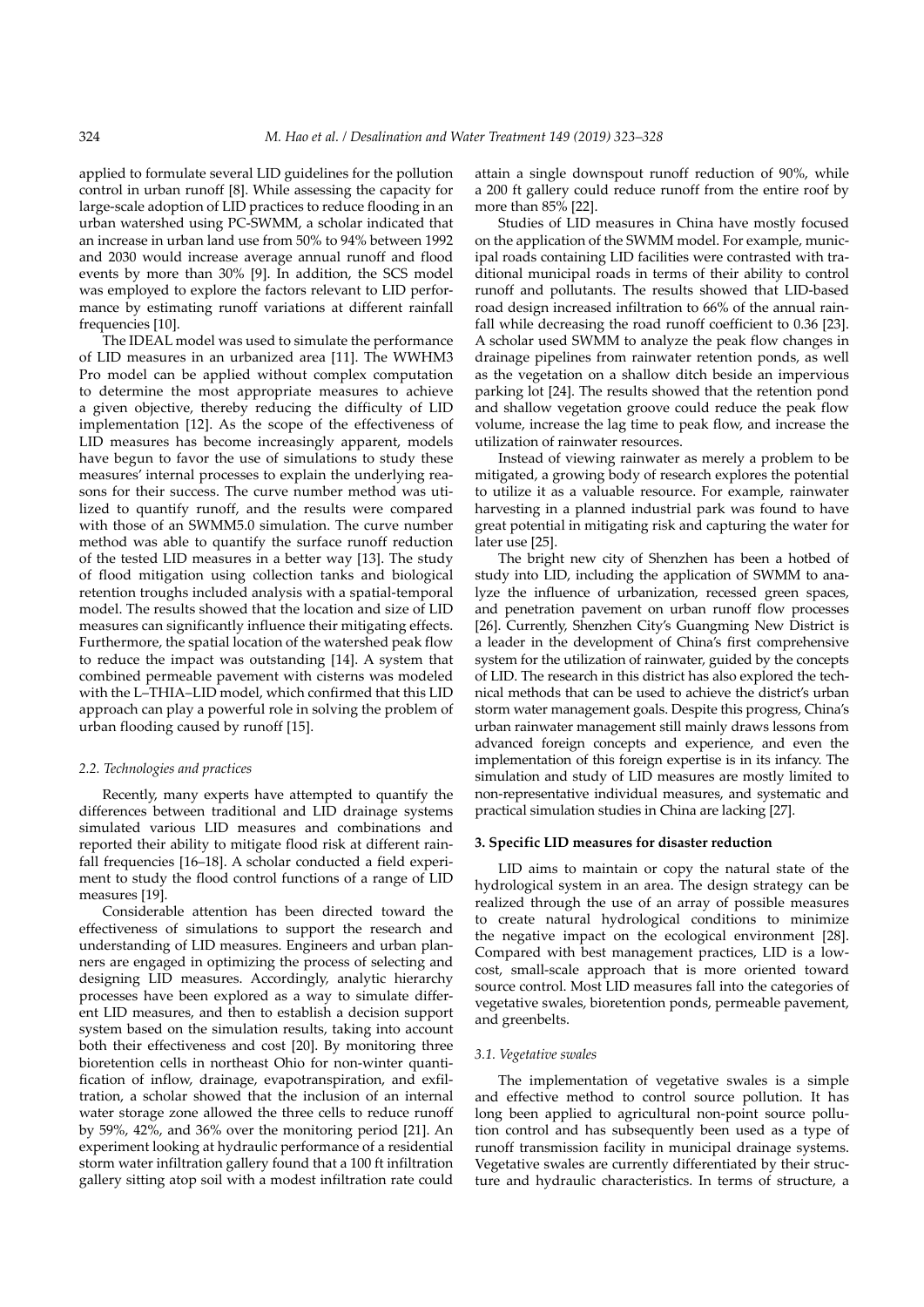vegetative swale can be sorted into one of the following three categories—standard transmission swale, dry swale, and wet swale—as illustrated in Fig. 1 [29]. They can also be categorized by their hydraulic characteristics: horizontal flow (also known as transmission flow) swales or vertical flow swales. Vertical flow swales have higher requirements for soil permeability and can easily become blocked during operation, leading to a decrease in effectiveness [30]. Research into vegetative swales in China is still in its initial stages; thus, most research has focused on the removal of pollutants under the traditional transmission mode. Research from other countries has documented numerous cases and accumulated considerable field monitoring data. This research on vegetative swales has mainly explored runoff reduction, removal of pollutants from runoff, pollutant accumulation in swale soil, and model development [31].

The current literature indicates that the hydraulic performance of vegetation in a swale varies based on rainfall intensity. Under low-intensity rainfall, the main function of the vegetative swale is to encourage infiltration. In the event of moderate-intensity rainfall, its main function is delaying runoff. Under high-intensity rainfall, the vegetative swale mainly shows transmission characteristics.

## *3.1.1. Reduction of total runoff*

Davis et al. [32] analyzed the effect of vegetative swales on runoff reduction during 52 rainfall events over 4.5 years in Maryland. They found that the amount of rainfall in an event



Fig. 1. (a) Cross section of a standard transmission swale, (b) cross section of a dry swale, and (c) cross section of a wet swale (*cite from: Research on the running effect evaluation and improvement design of grass swale. Dissertation*).

that can be completely controlled by the vegetation scales linearly with rainfall duration can be expressed as follows:

$$
P = 0.07 \times D + 0.35 \text{ cm} \tag{1}
$$

where *P* is the rainfall depth in cm and *D* is the rainfall duration in h.

Davis also found that a vegetated check dam can improve the effectiveness of an associated vegetative swale under medium-intensity rainfall.

#### *3.1.2. Reduction of peak runoff*

Vegetative swales also effectively reduce peak runoff volumes, which is associated with an increased lag time. In general circumstances, the runoff peak was found to decrease by approximately 10%–20% [33]. However, seasonal changes may significantly lower this performance; Roseen et al. [18] observed an 18% decrease in swale effectiveness during other seasons when compared with summer.

As the rainfall return period increases, the effectiveness of vegetative swales to reduce peak flow decreases. The reduction effect is most significant when precipitation events are frequent [34].

## *3.1.3. Removal of pollutants*

The ability of a shallow vegetated trench to remove pollutants has been found to significantly decrease as rainfall intensity and volume increase, especially for the removal of particulate pollutants. In a study, the removal rate of ammonia and total phosphorus remained within the normal range as rainfall increased, but the stability of the removal rate was significantly reduced [35].

#### *3.2. Bioretention ponds*

Bioretention ponds can remove pollutants through the chemical, biological, and physical interactions between water and the plants, microbes, and soil present within the pond, which helps a system achieve its objectives of urban runoff and water quality control [36]. Bioretention ponds comprise a hygrophyte installation, a base layer, and a permeation tube, which augment a membrane-lined retention pond, as illustrated in Fig. 2 [37]. RECARGA can be employed to simulate the hydrological effects of a bioretention pond on runoff reduction, groundwater recharge, and total water treatment capacity. Such simulations have confirmed the significant hydrological regulatory function of bioretention ponds [38].

Bioretention ponds can reduce surface runoff and alleviate the burden on municipal rainwater pipe networks. Furthermore, this technology can protect and improve water quality and limit bank erosion by reducing overflow. Studies have shown that the bioretention system is effective in reducing runoff and flood peaks. Field research in parking lots showed that bioretention ponds can reduce surface runoff and flood peak flow by 97% to 99% [39]. During low-intensity rainfall events, runoff flow can be completely detained. Infiltration and evaporation play important roles in constraining the runoff process, which was confirmed by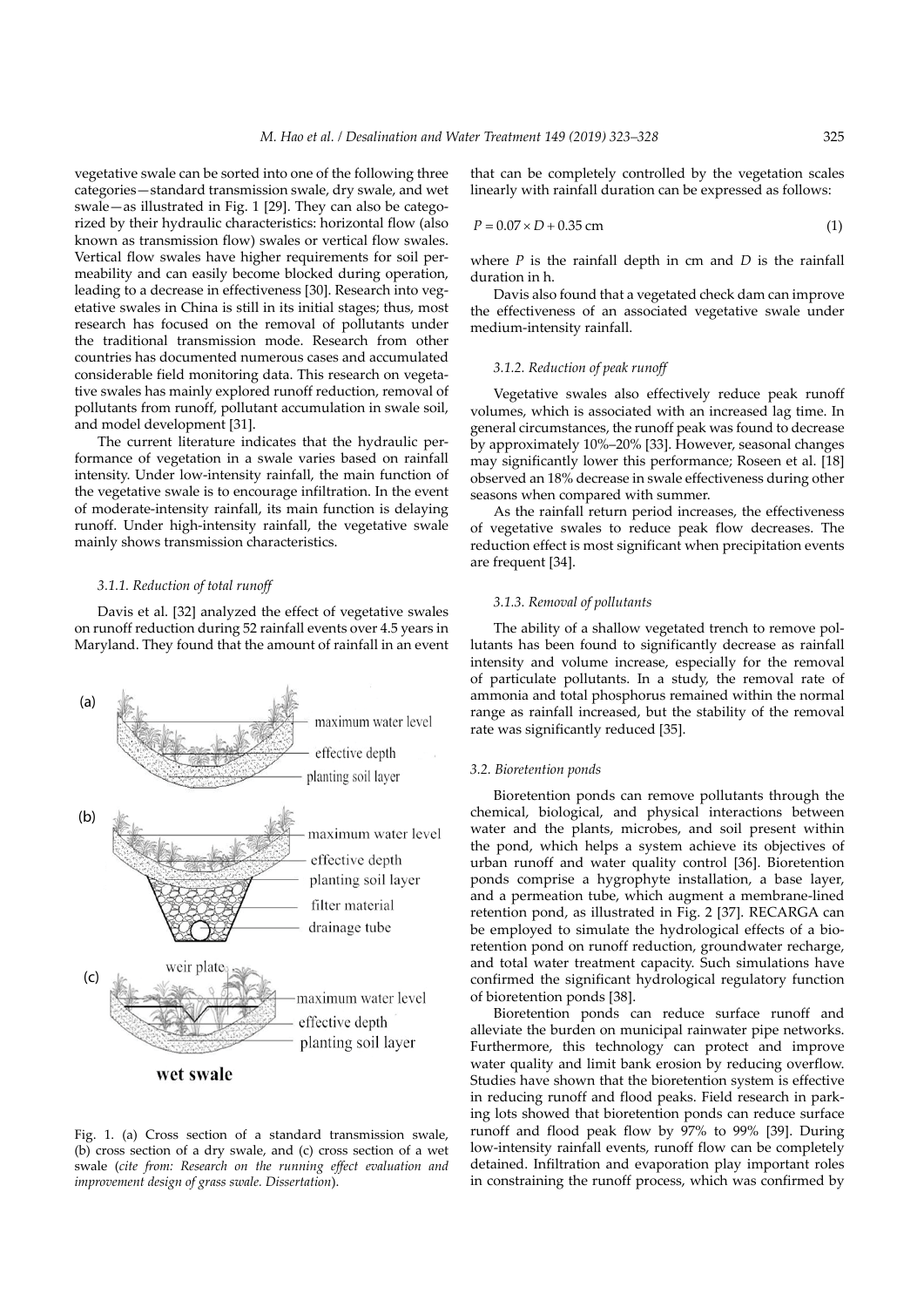

Fig. 2. Cross section and image of a bioretention pond (*Source*: http://www.tidelion.com/hxpro/chengpin/).

a group of scholars when they discovered that 48% to 74% of runoff was diverted by infiltration or evaporation while interacting with biological water retention systems [40]. Therefore, the biological retention pond can play a significant role in runoff reduction, groundwater recharge, and water quality improvement.

The application effect of bioretention ponds during different seasons is often considered in the literature. In the investigation of bioretention ponds, a scholar determined that the water in the pool encountered substantial difficulty in infiltrating to the surroundings when seasonal changes brought local groundwater levels near the surface. Moreover, the typical effectiveness of rain gardens diminishes significantly during winter conditions, as vegetation is less active, and soil may be partly or completely frozen [41].

Biological retention technology can provide water quality improvements, including the removal of suspended particles, heavy metals, oils, and pathogens. Other pollutants in storm water runoff are relatively stable during their interaction with a bioretention pond, and the removal of nitrogen and phosphorus fluctuates [42].

#### *3.3. Permeable pavement*

Permeable pavement is a typical LID measure. Unlike swales and bioretention ponds, which control water once it has left impermeable surfaces, permeable pavement aims to directly reduce the runoff-generating area of a city [43]. A typical implementation of permeable pavement is shown in Fig. 3. In addition to reducing the runoff-generating area of a development, a properly implemented permeable pavement can also collect runoff from adjacent areas. The following three conditions were simulated: (1) pre-urbanization (i.e., natural state), (2) post-urbanization without control measures (i.e., standard concrete pavement), and (3) post-urbanization with measures to regulate and control runoff (i.e., water-permeable pavement) [44]. By changing the return periods  $(P = 2a, 10a,$  and 100*a*), the hydrological regulation performance of permeable pavement was quantified. The peak discharge and volume of floods were taken as two indices to analyze the hydrological regulation performance of the permeable pavement. The results showed that urbanization significantly increased flood discharge and peak flow. However, the treatment with permeable pavement experienced peak flow and flood volume values that were even lower than those in the pre-urbanization control. This finding indicates that the permeable pavement can absorb a vast majority of runoff.



Fig. 3. Cross section of a permeable pavement installation (*Source*: http://www.17wh.com/cjm/20170206/1509105.html).

The average runoff reduction rate for the permeable pavement was between 50% and 93%. A scholar studied a permeable parking lot and concluded that 75% of rainfall was intercepted by the permeable medium, and the other 25% formed runoff [45].

A long-term monitoring study, however, showed that almost no surface runoff exists on the permeable pavement, and concluded that copper and zinc content in the runoff was significantly lower than those from the asphalt pavement. The monitoring results indicated that the permeable pavement has a significant mitigating effect on flooding and can effectively recharge groundwater, earning its place as a stable LID measure [46].

Permeable pavement also has a beneficial effect on water quality, as the water is routed through soil, which provides filtration, and reduces the capacity of water to move surface contaminants into waterways. Compared with traditional asphalt roads, the concentrations of suspended solids, COD, nitrogen (ammonia, nitrate, and total), and total phosphorus in the runoff were reduced by 95%, 84%, 71%, 33%, 50%, and 66%, respectively [47].

#### *3.4. Low-elevation greenbelt*

Urban green space planning and design can control the relations among pavement elevation, green space elevation, and rainfall inlet elevation to form a low-elevation greenbelt (Fig. 4). By changing the precipitation return periods (*P* = 2.5*a*, 5*a*, 20*a*, 50*a*, and 100*a*), the runoff and flood peak flow were analyzed when the bottom concave was below 5 and 10 cm. SWMM was utilized to simulate the different types of greenbelts in a residential area, and the results were analyzed to determine runoff coefficients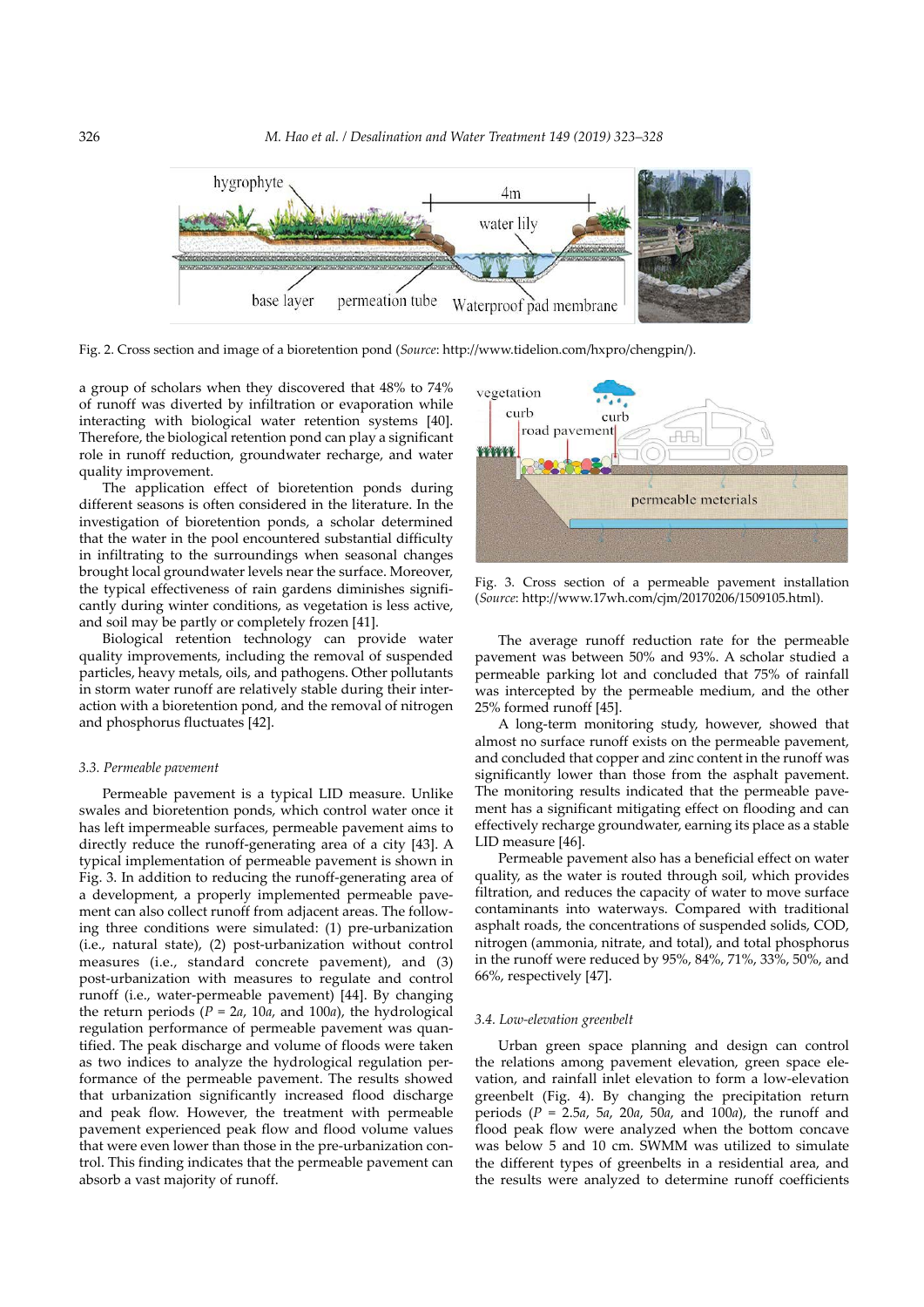

connect the rainwater pipe

Fig. 4. Cross section of a low-elevation greenbelt (*Source*: http:// www.fwjia.com/2016/0402/411797\_2.html).

and peak discharges of each type. They drew two primary conclusions: (1) a low-elevation greenbelt can maximize the infiltration into the vegetated land, which can weaken the peak flow, reduce the total flow by over 20%, and reduce the runoff coefficient by approximately 25%. This effectively reduces the risk of urban flooding. (2) The runoff coefficient and peak flow are highly sensitive to the concave depth of the greenbelt. The greenbelt reaches optimal efficiency when it is 5 to 10 cm lower than the road [48].

#### *3.5. Combined LID measures*

InfoWorks CS has been employed to develop a rainwater drainage model. Comparisons between the effects of two rainwater drainage conditions, under different rainfall frequencies, were conducted. The results showed that when a green roof and a low-elevation greenbelt have the same volume, linking them together as part of a single system is more effective than keeping them separate. Furthermore, as precipitation increases in frequency, the advantages of the combined system become more evident.

A scholar indicated that a combined layout of a green roof, permeable pavement, and a rain water garden (all of which are LID measures that are often used on their own) can more effectively remove various pollutants [49–52].

The LID concept and specific, targeted measures should be actively implemented in the pursuit of sustainable and safe urbanization. Combining LID measures, either sequentially or in parallel, maximizes their effects on rainwater control and water quality improvement.

#### **4. Conclusions and Recommendations**

- LID reduces the peak flow and runoff coefficient of storm water by promoting infiltration and transpiration. It also delays the peak flow time and reduces the impact of urbanization on the hydrological condition of a developed area, even potentially restoring the area to roughly the state before urbanization. All of this helps achieve the objective of flood mitigation. LID measures provide evident advantages in reducing pollution, saving investment costs, and increasing water management efficiency. These advantages encourage its extensive expansion and application. However, some limitations still exist.
- Most studies are currently based on small-scale installations, leaving questions about the validity of extrapolating their findings to entire urban drainage networks. The process of integrating LID measures into existing local storm water control systems, as well as selecting the appropriate flood models to study them,

is an area for future LID research to focus. Clearly, rainwater utilization projects based on LID technology will play an increasingly important role as water shortages and flooding become more common. Combining rainwater utilization measures with other aspects of landscape planning will be increasingly prominent in both research and real-world application of LID systems.

The following recommendations are presented for the development of LID systems in China: capitalize on foreign experience and implement comprehensive practices based on existing international research; accelerate the establishment of LID standards to help promote LID as an accessible means of improving sustainability; immediately establish a database of LID measures with economic evaluations specific to China; and provide a reasonable starting point for firms to design and implement urban LID storm water management measures.

#### **Acknowledgments**

This work was supported by the National Natural Science Foundation of China (Grant No. 41301016), the Open Research Fund of State Key Laboratory of Simulation and Regulation of Water Cycle in River Basin, China Institute of Water Resources and Hydropower Research (Grant No. IWHR-SKL-201210), the Fundamental Research Funds for the Central Universities (Grant No. 2014B16814), and the CRSRI Open Research Program (Program SN: CKWV2015206/KY). This support is gratefully acknowledged.

#### **References**

- [1] H.W. Wang, Y.F. Mao, Y. Gao, Engineering measures and effects of LID, J. Environ. Sci. Technol., 35 (2012) 99–103.
- [2] L.S. Coffman, Low impact development creating a storm of controversy, Water Resour. Impact, 3 (2014) 7–9.
- W. Che, F.F. Lv, J.Q. Li, The typical rain flood management system and inspiration in developed countries, Chin. Water Supply Drain., 25 (2009) 12–17.
- [4] O. Estrada, I.D. Lopez, A. Hernandez, J.C. Ortiz, Energy gap method (EGM) to increase energy efficiency in industrial processes: successful cases in polymer processing, J. Cleaner Prod., 176 (2018) 7–25.
- [5] Y. Shen, N. Zhao, M. Xia, X. Du, A deep q-learning network for ship stowage planning problem, Polish Marit. Res., 24 (2017)  $102 - 109$
- [6] L.L. Xiang, J.Q. Li, Analysis on design method of rainwater garden, Water Supply Drain., 34 (2008) 47–51.
- [7] C.L. Chang, S.L. Lo, S.M. Huang, Optimal strategies for best management practice placement in a synthetic watershed, Environ. Monit. Assess., 153 (2009) 359–364.
- [8] W.C. Huber, Wet-Weather Treatment Process Simulation Using SWMM, Proc. Watershed Management Symposium, 3rd International Conference, Vol. 3, 2004, pp. 253–264.
- [9] L. Ahiablame, R. Shakya, Modeling flood reduction effects of low impact development at a watershed scale, J. Environ. Manage., 171 (2016) 81–91.
- [10] X.Q. Zhang, X.Y. Guo, M.C. Hu, Hydrological effect of typical low impact development approaches in a residential district, Nat. Hazards, 80 (2015) 389–400.
- [11] J.C. Hayes, B.J. Barfield, S.L. Harp, Modeling Impacts of Post Development Water Quality BMPs, ASABE – 21st Century Watershed Technology: Improving Water Quality and Environment Conference Proceedings, 2008, pp. 38–45.
- [12] A. Drew, Evaluating the effectiveness of best management practices using dynamic modelling, J. Environ. Eng. ASCE, 134 (2008) 628–639.